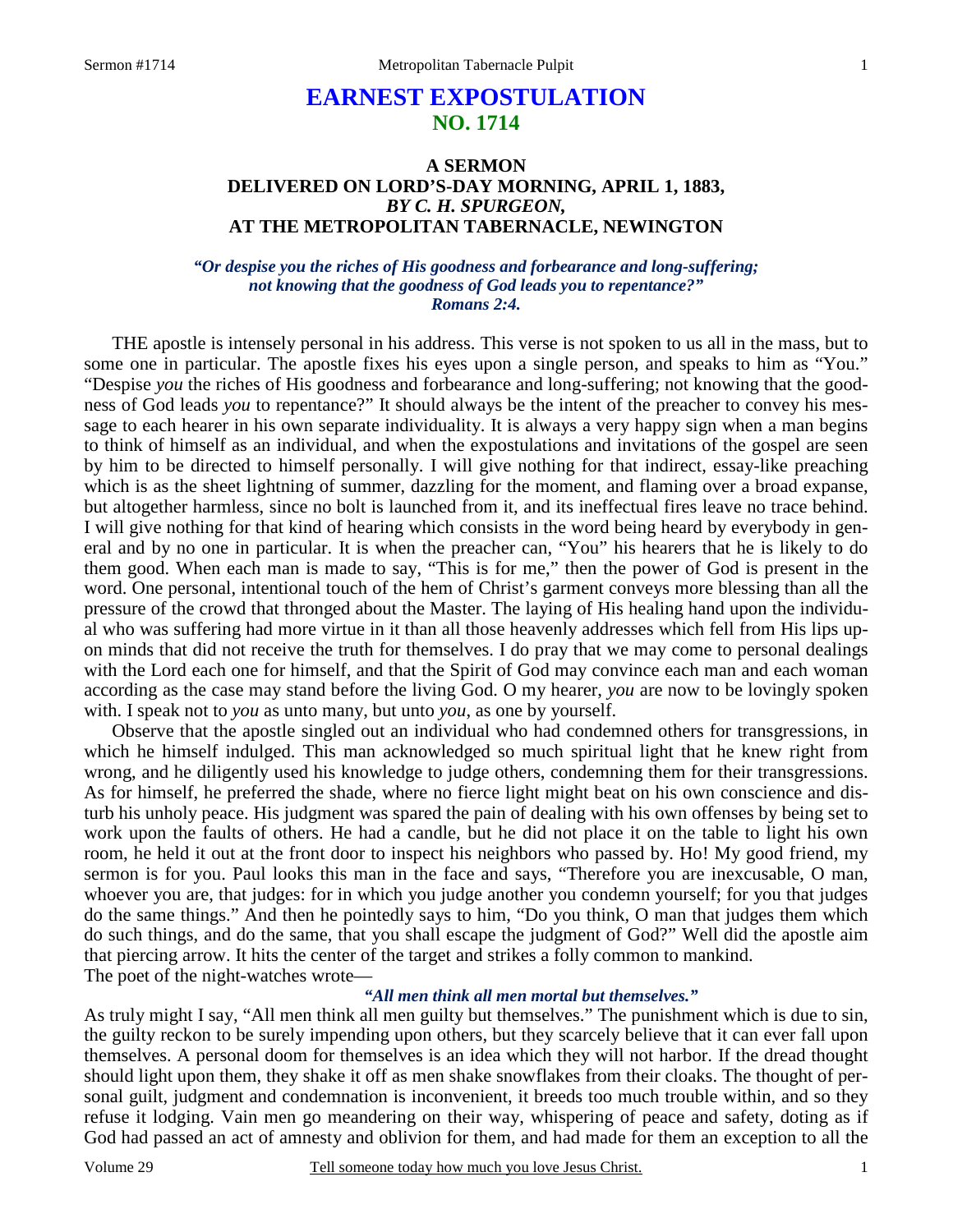rules of justice, and all the manner of His courts. Do men indeed believe that they alone shall go unpunished? No man will subscribe to that notion when it is written down in black and white, and yet the mass of men live as if this were true. I mean the mass of men who have sufficient light to condemn sin in others. They start back from the fact of their own personal guilt and condemnation, and go on in their ungodliness as if there were no great white throne for them, no last judgment, no judge, no word of condemnation, and no hell of wrath. Alas, poor madmen, thus to dream! O Spirit of Truth, save them from this fatal infatuation.

 Sin is always on the downward slope, so that when a man proceeds a certain length he inevitably goes beyond it. The person addressed by the apostle first thought to escape judgment, and then he came to think lightly of the goodness, forbearance and long-suffering of God. He thinks he shall escape in the future, and because of that he despises the present goodness and long-suffering of the Most High. Of course he does. If he does not believe in the terrors of the world to come for himself, he naturally reckons it to be a small thing to have been spared their immediate experience. Barren tree as he is, he does not believe that he will ever be cut down, and therefore, he feels no gratitude to the dresser of the vineyard for pleading, "Let it alone yet another year, till I dig about it, and fertilize it." I wish, as God shall help me, to drive hard at the consciences of men upon this matter. I would be to you, my careless friend, what Jonah was to Nineveh. I would warn you and bestir you to repentance. Oh that the Holy Spirit would make this sermon effectual for the awakening of every unsaved soul that shall hear or read it.

**I.** First, let me speak this morning to you, O unregenerate, impenitent man, concerning THE GOODNESS OF GOD WHICH YOU HAVE EXPERIENCED. You have known the goodness, and forbearance and long-suffering of God. According to the text, "riches" of these have been spent upon unconverted, ungodly men, and upon you as one of them. Let me speak with you first, O man, and remind you how favored you have been of God by being made a partaker of "the riches of His *goodness."* In many cases this is true of temporal things. Men may be without the fear of God, and yet, for all that, God may be pleased to prosper their endeavors in business. They succeed almost beyond their expectation—I mean some of them, probably the description applies to you. They rise from the lowest position, and accumulate about them the comforts and luxuries of life. Though they have no religion, they have wit, and prudence, and thrift, and so they compete with others, and God permits them to be winners in the race for wealth. Moreover, He allows them to enjoy good health, vigor of mind, and strength of constitution. They are happy in the wife of their youth, and their children are about them. Theirs is an envied lot. Death seems for a while forbidden to knock at their door, even though he has been ravaging the neighborhood. Even sickness does not molest their household. They are not in trouble as other men, neither are they plagued like other men. Abraham had to prepare a Machpelah, and David mourned over his sons, but these have had to make scant provision for a family sepulcher. A hedge has in very deed been set about them and all that they have. I know that it is thus with many who do not love God, and have never yielded to the entreaties of His grace. They love not the hand which enriches them. They praise not the Lord who daily loads them with benefits. How is it that men can receive such kindness and yield no return? O sirs, you are today blessed with all that need requires, but I pray you remember that you might have been in the depths of poverty. An illness would have lost you your situation, or a slight turn in trade would have left you bankrupt. You are well today, but you might have been tossing to and fro upon a bed of sickness. You might have been in the hospital, about to lose a limb. Shall not God be praised for health and freedom from pain? You might have been shut up in yonder asylum, in the agonies of madness. A thousand ills have been kept from you. You have been exceedingly favored by the goodness of the Most High. Is it not so? And truly, it is an amazing thing that God should give His bread to those who lift up their heel against Him, that He should cause His light to shine upon those who never perceive His goodness, that He should multiply His mercies upon ungodly men who only multiply their rebellions against Him, and turn the gifts of His love into instruments of transgression.

 Furthermore, this goodness of God had not only come to you in a temporal form, O impenitent man, but it has also visited you in a spiritual manner. Myriads of our fellow men have never had an opportunity of knowing Christ. The missionary's foot has never trodden the cities in which they dwell, and so they die in the dark. Multitudes are going downward, downward, but they do not know the upward road. Their minds have never been enlightened by the teachings of God's Word, and therefore they sin with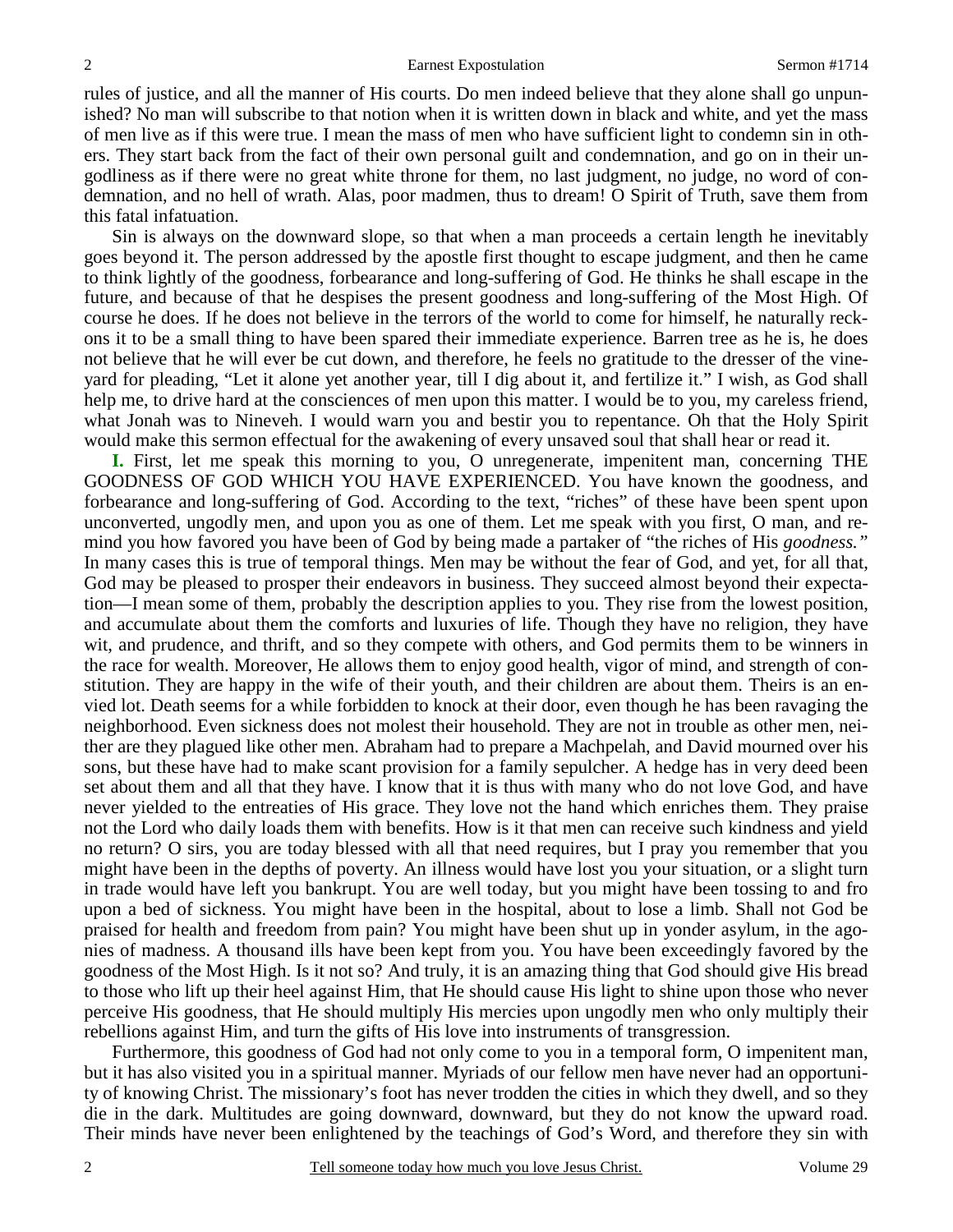#### Sermon #1714 **Earnest Expostulation** 3

less grievousness of fault. You are placed in the very focus of Christian light, and yet you follow evil! Will you not think of this? Time was when a man would have to work for years to earn enough money to buy a Bible. There were times when he could not have earned one even with that toil. Now the word of God lies upon your table, you have a copy of it in almost every room of your house, is not this a gift from God? This is the land of the open Bible, and the land of the preached Word of God, in this you prove the riches of God's goodness. Do you despise this wealth of mercy? Possibly you have enjoyed the further privilege of sitting under a ministry which has been particularly plain and earnest. You have not had sermons preached *before* you, they have been preached *at* you. The minister has seized upon you and tugged at your conscience, as though he would force you to the Savior. With cries and entreaties you have been invited to your heavenly Father, and yet you have not come. Is this a small thing?

What is more, you have been favored with a tender conscience. When you do wrong you know it, and smart for it. What do those wakeful nights mean after you have yielded to a temptation? What does that miserable feeling of shame mean? That fever of unrest? You find it hard to stifle the inward monitor, and difficult to resist the Spirit of God. Your road to hell is made peculiarly hard. Do you mean to follow it at all costs, and go over hedge and ditch to hell?

 You have not only been awakened by conscience, but the good Spirit has strived with you. You have been almost persuaded to be a Christian. Such has been the blessed work of the Spirit upon your heart that you have at times been melted down, and ready to be molded by grace. A strange softness has come over you, and if you had not gathered up all your evil strength, and if the devil had not helped you to resist, you would have by this time dropped into the Savior's arms. Oh, the riches of the goodness of God to have thus wooed you, and pressed His love upon you! You have scarcely had a stripe, or a frown, or an ill word from God. His ways have been all kindness, and gentleness, and long-suffering from the first day of your memory until now. "Despise you the riches of His goodness?" O man, answer this, I implore you.

 The apostle then dwells upon the riches of *"forbearance."* Forbearance comes in when men having offended, God withholds the punishment that is due them. When men, having been invited to mercy, have refused it, and yet God continues to stretch out His hands, and invites them to come to Him. Patient endurance of offenses and insults has been manifested by God to many of you, who now hear these words of warning. The Lord knows to whom I speak, and may He make you, also, know that I am speaking to you, even to you. Some men have gone back to the very sin of which for a while they repented. They have suffered for their folly, but have turned again to it with suicidal determination. They are desperately set on their own ruin, and nothing can save them. The burnt child has run to the fire again. The singed moth has plunged again into the flame of the candle. Who can pity such self-inflicted miseries? They are given over to perdition, for they will not be warned. They have returned to the haunt of vice, though they seemed to have been snatched from the deep ditch of its filthiness. They have wantonly and willfully returned to their cups, though the poison of former draughts is yet burning in their veins. Yet, despite this folly, God shows forbearance towards them. They have grievously provoked Him when they have done despite to His Word, and have even turned to laughter the solemnities of His worship, against their own consciences, and to their own confusion. Yet when God's hand has been lifted up He has withdrawn it in mercy. See how God has always tempered His providence with kindness to them. He laid them low so that they were sorely sick, but at the voice of their moaning He restored them. They trembled on the brink of death, yet He permitted them to recover strength. And now, despite their vows of amendment, here they are, callous and careless, unmindful of the mercy which gave them a reprieve.

 Did you ever think what is included in the riches of forbearance? There are quick-tempered individuals who only need to be a little provoked, and hard words and blows come quick and furious. But, oh, the forbearance of God when He is provoked to His face by ungodly men! By men, I mean, those who hear His Word and yet refuse it! They slight His love, and yet He perseveres in it. Justice lays its hand on the sword, but mercy holds it back in its scabbard. Well might each spared one say—

*"O unexhausted grace O Love unspeakable! I am not gone to my own place;*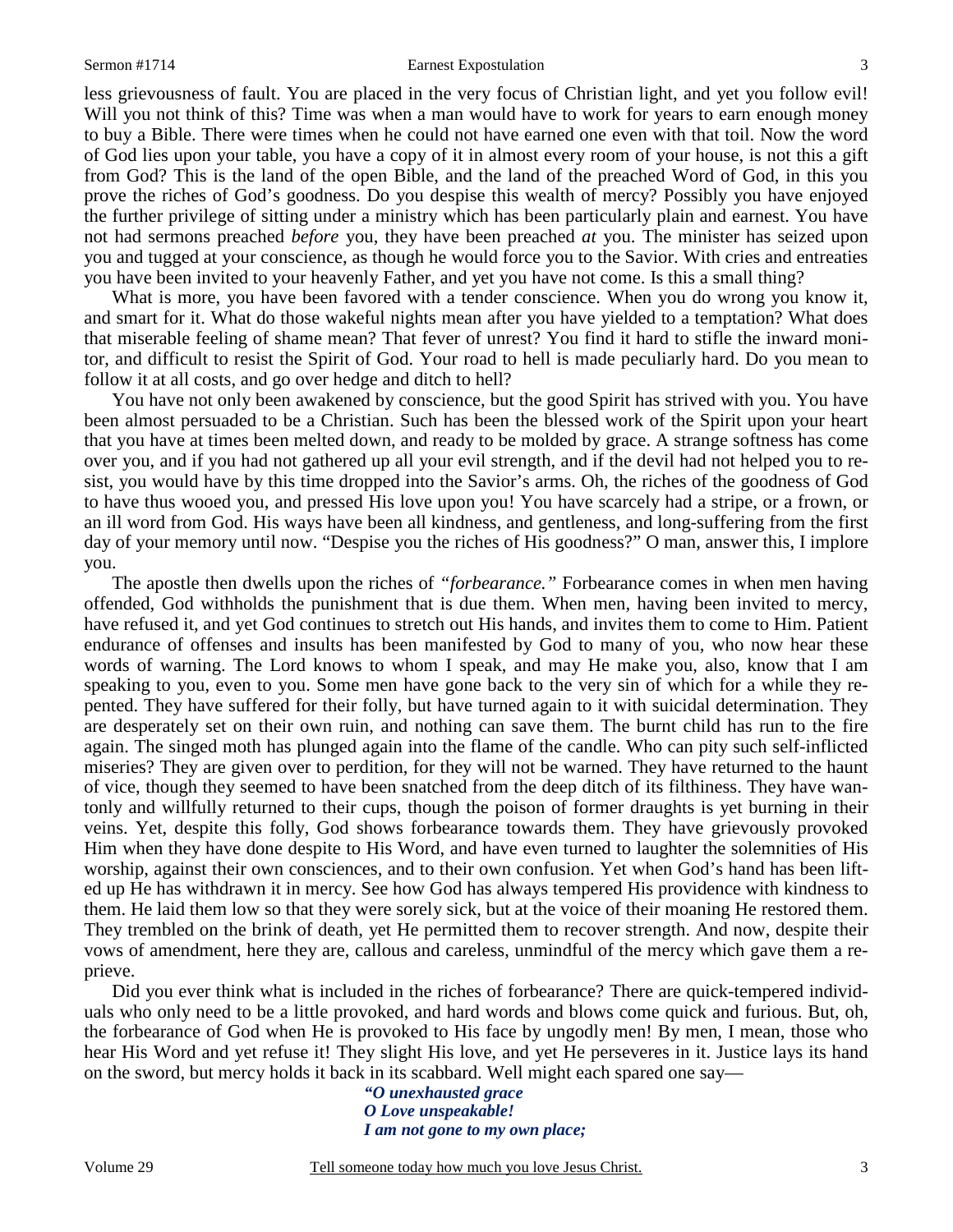*I am not yet in hell! Earth does not open yet, My soul to swallow up: And, hanging o'er the burning pit, I still am forced to hope."* 

 Our apostle adds to goodness and forbearance the riches of *"long-suffering."* We draw a distinction between forbearance and long-suffering. Forbearance has to do with the magnitude of sin, long-suffering with the multiplicity of it. Forbearance has to do with present provocation, long-suffering relates to that provocation repeated, and continued for a length of time. Oh, how long does God suffer the ill manners of men! Forty years long He was grieved with that generation whose carcasses fell in the wilderness. Has it come to forty years yet with you, dear hearer? Possibly it may have passed even that time, and a half-century of provocation may have gone into eternity to bear witness against you. What if I should even have to say that sixty and seventy years have continued to heap up the loads of their transgressions, until the Lord says, "I am pressed down under your sins. As a cart that is full of sheaves, I am pressed down under you"? Yet for all that, here you are on praying ground and pleading terms with God. Here you are where yet the Savior reigns upon the throne of grace. Here you are where mercy is to be had for the asking, where free grace and dying love ring out their charming bells of invitation to joy and peace! Oh, the riches of His goodness, and forbearance and long-suffering. Three-fold is the claim, will you not regard it? Can you continue to despise it?

 I should like to set all this in a striking light if I could, and therefore, I would remind you of who and what that God is who has exhibited this goodness, forbearance and long-suffering to men. Remember how *great* He is. When men insult a great prince, the offense is thought to be highly heinous. If anyone should openly insult our own beloved Queen, and continue to do so, the entire nation would be clamorous to have the impertinence ended speedily. We cannot bear that a beloved ruler should be publicly insulted. And what do you think of the sin which provokes God, which to His face defies Him, and in His very courts resists Him? Shall this always be forborne with? Is there not a limit to long-suffering? *Goodness* also adds another item to the provocation, for we naturally say, "Why should one so good be treated so cruelly?" If God were a tyrant, if He were unrighteous or unkind, it was not so much amiss that men stood out against Him. But when His very name is love, and when He manifests the heart of a Father towards His wandering children, it is shameful that He should be so wantonly provoked. Those words of Jesus were extremely touching when He pointed to His miracles and asked, "For which of these things do you stone Me?" When I think of God I may well ask—"For which of His deeds do you provoke Him?" Every morning He draws the curtain and gladdens the earth with light, and gives *you* eyes to see it. He sends His rain upon the ground to bring forth bread for man, and He gives *you* life to eat thereof—is this a ground for revolting from Him? Every single minute of our life is cheered with the tender kindness of God, and every spot is gladdened with His love. I am amazed that the Lord does not sweep away the moral nuisance of a guilty race from off the face of earth. Man's sin must have been terribly offensive to God from day to day, and yet He still shows kindness, love, forbearance. This adds an excessive venom to man's disobedience. How can he grieve such goodness? How can divine goodness fail to resent such base ingratitude?

 Think also of God's *knowledge,* for He knows all the transgressions of men. "What the eye does not see, the heart does not rue," is a truthful proverb. But every transgression is committed in the very presence of God, so that penitent David cried, "Against You, You only have I sinned, and done this evil in Your sight." Transgression is committed in the sight of God, from whose eyes nothing is hidden. Remember also, that the Lord can never forget. Before His eyes all things stand out in clear light, not only the things of today, but all the transgressions of a life. Yet for all this, He does forbear. With evil reeking before His face, He is slow to anger, and waits that He may be gracious.

 All this while, remember, the Lord is great in *power.* Some are patient because they are powerless. They bear and forbear because they cannot well help themselves, but it is not so with God. Had He but willed it, you had been swept into hell. Only a word from Him and the impenitent had fallen in the wilderness, and their spirits would have passed into the realms of endless woe. In a moment the Lord could have eased Him of His adversary. He could have stopped that flippant tongue, and closed those lustful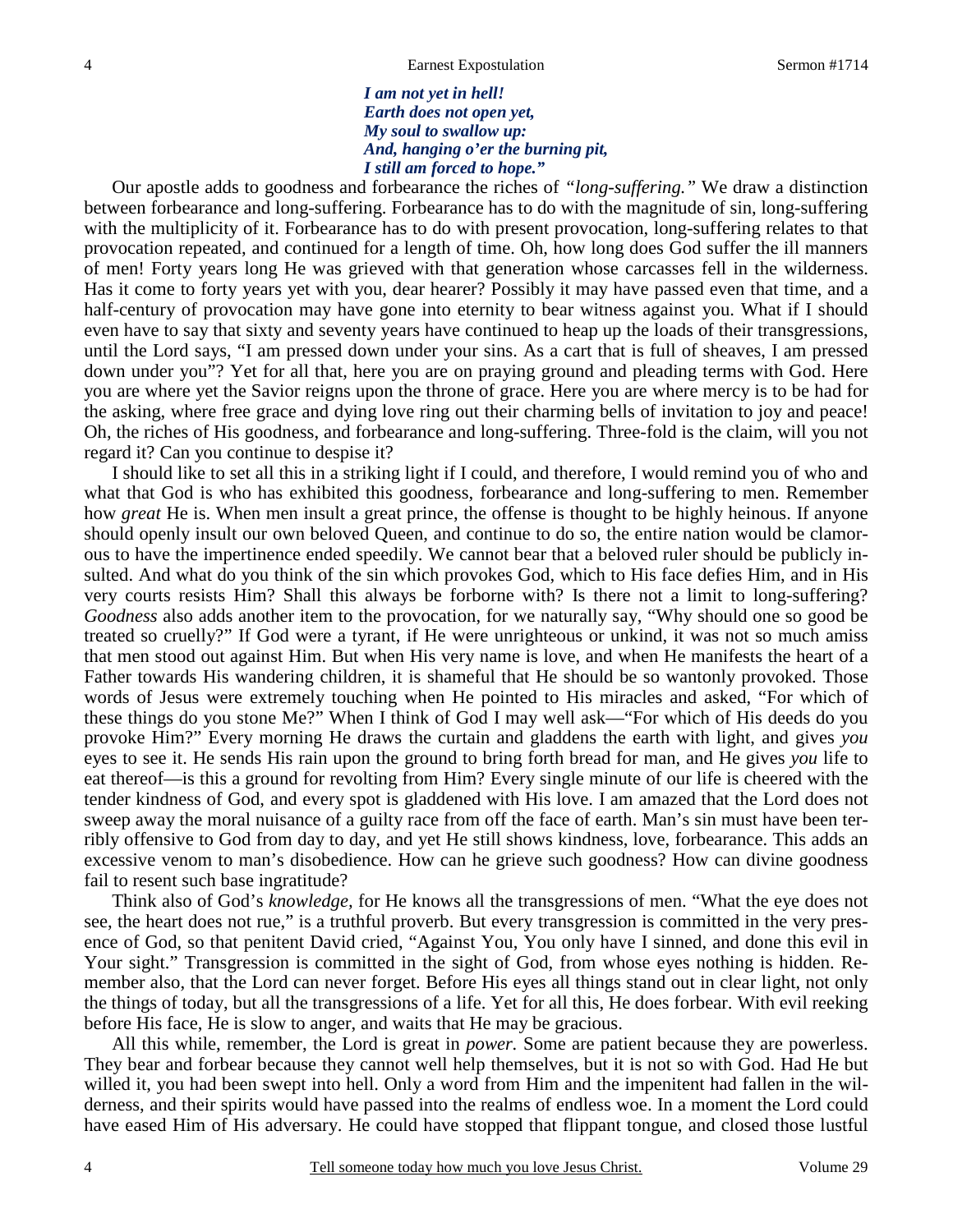#### Sermon #1714 **Earnest Expostulation** 5

eyes in an instant. That wicked heart would have failed to beat if God had withdrawn His power, and that rebellious breath would have ceased also. Had it not been for long-suffering, you unbelievers would long since have known what it is to fall into the hands of an angry God. Will you continue to grieve the God who so patiently bears with you?

 Be it never forgotten that sin is to God much more intolerable than it is to us. He is of purer eyes than to behold iniquity. Things which we call little sins are great and grievous evils to Him. They do, as it were, touch the apple of His eye. "Oh, do not," He says, "do not this abominable thing that I hate!" His Spirit is grieved and vexed with every idle word and every sensual thought, and therefore it is a wonder of wonders that a God so sensitive of sin, a God so able to avenge Himself of His adversaries, a God who knows the abundance of human evil, and marks it all, should, nevertheless, exhibit riches of goodness and forbearance and long-suffering. Yet this is what you, my ungodly hearer, have been experiencing many a long year. Here let us pause, and oh that each one who is still unsaved would sing most sincerely the words of Watts—

> *"Lord, we have long abused Your love, Too long indulged our sin. Our aching hearts even bleed to see What rebels we have been. No more, you lusts, shall you command, No more will we obey! Stretch out, O God, Your conquering hand, And drive Your foes away."*

**II.** Come with me, friend, and let me speak to you of THE SIN OF WHICH YOU ARE SUSPECT-ED. Hear me, unconverted sinner. The sin of which you are suspected is this—"Despise you the riches of His goodness and forbearance and long-suffering?" The Lord's goodness ought to be admired and to be adored, and do you despise it? His goodness ought to be wondered at and told as a marvel in the ears of others, and do you despise it? Lend me your ear, that I may rake your conscience a little.

 Some despise God's goodness, forbearance and long-suffering because they *never even gave a thought to it.* God has given you life to keep you in being, and He has indulged you with His kindness, but it has not yet occurred to you that this patience is at all remarkable or worthy of the smallest thanks. You have been a drunk, have you? A swearer? A Sabbath-breaker? A lover of sinful pleasure? Perhaps not quite so, but still you have forgotten God altogether, and yet He has abounded in goodness to you. Is not this a great wrong? The Lord says, "Hear, O heavens, and give ear, O earth: I have nourished and brought up children, and they have rebelled against Me. The ox knows his owner and the ass his master's crib: but these, My creatures do not know, My favored ones do not consider." Why, you have no such forbearance with others as God has had with you. You would not keep a dog if it never followed at your heel, but snarled at you. You would not even keep a potter's vessel if it held no water, and was of no service to you. You would break it in pieces, and throw it on the dunghill. As for yourself, you are fearfully and wonderfully made, both as to your body and as to your soul, and yet you have been of no service to your Maker, nor even thought of being of service to Him. Still, He has spared you all these years, and it has never occurred to you that there has been any wonderful forbearance in it. Assuredly, O man, you despise the long-suffering of your God.

 Others have, perhaps, thought of it, but *have never seriously meditated thereon.* When we offend a man, if we are right-minded, we not only note the fact with regret, but we sit down and weigh the matter, and seek to rectify it. For we would not be unjust to any person and if we felt that we had been acting unfairly it would press upon our minds until we could make amends. But are there not some of you who have never given half an hour's consideration to your relation to your God? He has spared you all this while, and yet it has never occurred to you to enter into your chamber and sit down and consider your conduct towards Him. It would seem to be too much trouble even to think of your Creator. His longsuffering leads you to repentance, but you have not repented. In fact, you have not thought it worth your while to consider the question at all. You have thought it far more important to inquire, "What shall I eat and what shall I drink?" Bread and broadcloth have shut out the thought of God. Ah me, you will stand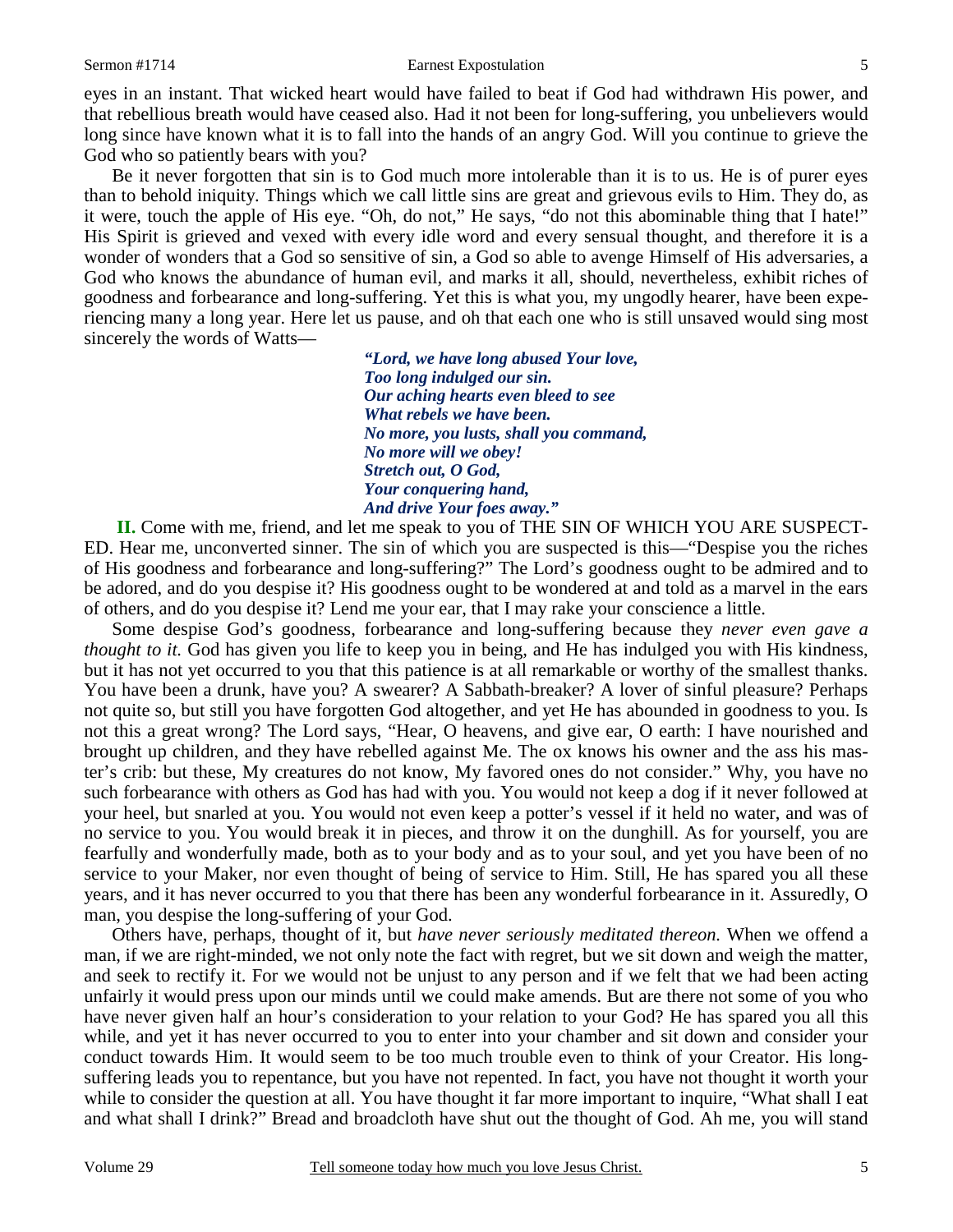at His judgment bar before long—and then? Perhaps before this week is finished you may have to answer, not to me, but to Him that sits upon the throne. Therefore I do implore you now, for the first time give this matter thought. Despise no longer the goodness and long-suffering of God.

 This long-suffering is despised, further, by those who have *imagined that God does not take any great account of what they do.* So long as they do not go into gross and open sin, and offend the laws of their country, they do not believe that it is of any consequence whether they love God or not, whether they do righteousness or not, whether they are sober and temperate, or drunken and wanton, whether they are clean in heart by God's Spirit, or defiled in soul and life. You think that God is altogether such a one as yourself, and that He will wink at your transgression and cover up your sin, but you shall not find it so. That base thought proves that you despise His long-suffering.

 Some even get to think that the warnings of love are so much wind, and *that the threats of God will never be fulfilled.* They have gone on for many years without being punished, and instead of drawing to the conclusion that the longer the blow is in falling, the heavier it will be when it does come, they imagine that because it is long delayed the judgment will never come at all. And so they sport and trifle between the jaws of death and hell. They hear warnings as if they were all moonshine, and fancy that this holy Book, with its threats, is but a bugaboo to keep fools quiet. If you think so sir, then indeed you have despised the goodness and forbearance and long-suffering of God. Do you imagine that this forbearance will last forever? Do you dream that at least it will continue with you for many years? I know your secret thoughts. You see other men die suddenly, but your secret thought is that you will have long space and ample time. You hear of one struck down with paralysis, and another carried off by apoplexy, but you flatter yourselves that you will have plenty of leisure time to think about these things. Oh, how can you be so secure? How can you thus tempt the Lord? False prophets in these evil days play into men's hands and hold out the hope that you may go into the next world wrong, and yet be set right in the end. This is a vile flattery of your wicked hearts. Remember that even according to their rambling, centuries may elapse before this fancied restoration may occur. A sensible man would not like to run the risk of even a year of agony. Half-an-hour of acute pain is dreaded by most people. Can it be that the very men, who start back from the dentist's door, afraid of the pinch which extricates an aching tooth, will run the risk of years of misery? Take the future of the impenitent even on this footing, it is a thing to be dreaded, and by every means avoided. I say, these flattering prophets themselves, if rightly understood, give you little enough of hope. But what will come of you if the old doctrine proves to be true and you go away into everlasting fire in hell, as the Scripture puts it? Will you live an hour in jeopardy of such a doom? Will you so despise the long-suffering and forbearance of the Lord?

 I will not enlarge and use many words, for I am myself weary of words. I want to persuade you even with tears. My whole soul would attract you to your God, your Father. I would come to close quarters with you and ask—Do you not think that, even though you fall into no doctrinal error, and indulge no hazy hope as to either restitution or annihilation, yet still it is a dreadful despising of God's mercy when you keep on playing with God, and saying to His grace, "Go Your way for this time; when I have a more convenient season I will send for You"? The gentler God is, the more you procrastinate, and the more in tenderness He speaks of pardon, the more you transgress. Is this generous? Is it right? Is it wise? Can it be a fit and proper thing to do? Oh, my dear hearer, why will you act thus shamefully? Some of you delight to come and hear me preach, and drink in all I have to say, and you will even commend me for being earnest with your souls. And yet, after all, you will not decide for God, for Christ, for heaven. You are between good and evil, neither cold nor hot. I would you were either cold or hot. I would even wish that you either thought this word of mine to be false, or else that, believing it to be true, you at once acted upon it. How can you incur the double guilt of offending God and of knowing that it is an evil thing to do so? You reject Christ and yet admit that He ought to be received by you! You speak well of a gospel which you will not accept for yourselves! You believe great things of a Savior whom you will not have to be your Savior! Jesus Himself says, "If I tell you the truth, why do you not believe Me?"

 "Do you despise the long-suffering of God?" Dare you do it? I tremble as I think of a man despising God's goodness. Is not this practical blasphemy? Do you dare do it? Oh, if you have done it up to now, do it no more. Before yon sun goes down again, say within your heart, "I will be a despiser of God's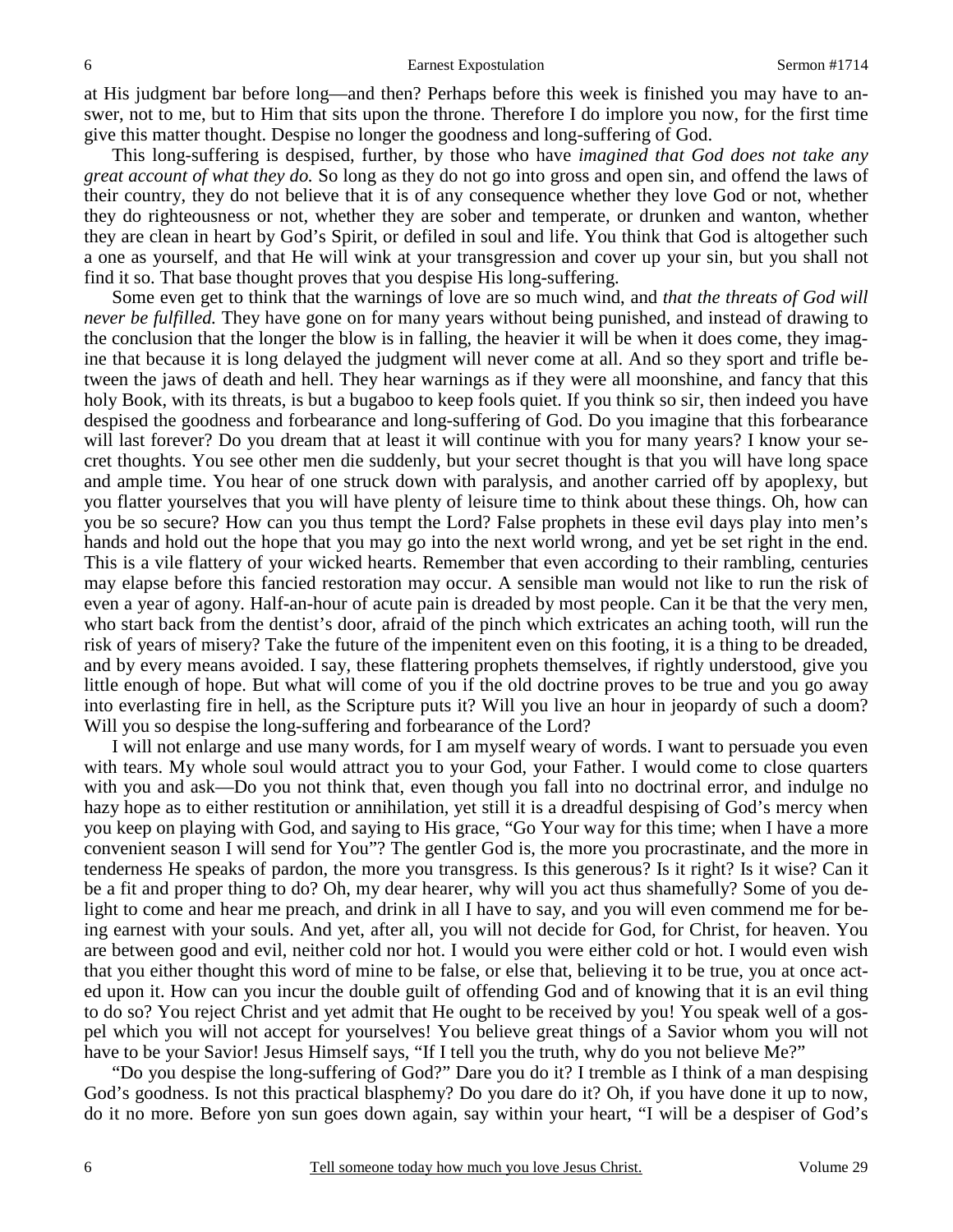### Sermon #1714 **Earnest Expostulation** 7

goodness no longer. I will arise and go unto my Father, and I will say unto Him—Father, I have sinned. I will not rest until in the precious blood You have washed my sins away."

**III.** In closing this sermon I desire to remind you, O ungodly man, of THE KNOWLEDGE OF WHICH YOU ARE FORGETFUL. Read my text—"Despise you the riches of His goodness and forbearance and long-suffering; *not knowing that the goodness of God leads you to repentance?"* Now there are many here who know as a matter of doctrine, that the goodness of God leads them to repentance, and yet they do not know it as a practical truth affecting their lives. Indeed, they act as if it is not true to them at all. Yet, if they do not know this they are willfully ignorant, not willing to retain in their minds a fact so disagreeable to them. None are as blind as those who will not see. But he who does not see, and yet has eyes, has a criminality about his blindness which is not found in those who have no sight. Dear hearer, whether you know this truth or not, I would remind you that God's patience with you is meant to lead you to repentance. "How?" you ask. Why, first by *giving you an opportunity to repent*. These years, which are now coming to a considerable number with you, have been given to you in order that you might turn to God. By the time you were twenty-one you had sinned quite enough. Perhaps you had even then begun to mislead other youths, and to instruct in evil those under your influence. Why did not God take you away at once? It might have been for the benefit of the world if He had done so. But yet you were spared till you were thirty. Did not each year of your lengthened life prove that the Lord was saying, "I will spare Him, for perhaps He will yet amend and think upon His God. I will give Him more light, and increase His comforts. I will give Him better teaching, better preaching. Perhaps he will repent"? Yet you have not done so. Have you lived to be forty, and are you where you were when you were twenty? Are you still out of Christ? Then you are worse than you were, for you have sinned more deeply and you have provoked the Lord more terribly. You have now had space enough. What more do you need? When the child has offended, you say, "Child, unless you beg pardon at once, I must punish you." Would you give a boy so many minutes to repent in as God has given you years? I think not. If a servant is continually robbing you, if he is careless, slothful, disobedient, you say to him, "I have passed over your faults several times, but one of these days I shall discharge you. I cannot always put up with this slovenliness, this blundering, and this idleness. One of these times you will have to go." Have you not so spoken to your female servant, and thought it kind on your part to give her another chance? The Lord has said the same to you. Yet here you are, a living but impenitent man, spared, but spared only to multiply your transgressions. Know that His forbearance gives you an opportunity to repent. Do not turn it into an occasion for hardening your heart.

 But next, the Lord in this is pleased to give *a suggestion to you to repent.* It seems to me that every morning when a man wakes up still impenitent, and finds himself out of hell, the sunlight seems to say, "I shine on you yet another day, so that in this day you may repent." When your bed receives you at night, I think it seems to say, "I will give you another night's rest that you may live to turn from your sins and trust in Jesus." Every mouthful of bread that comes to the table says, "I have to support your body that you may still have space for repentance." Every time you open the Bible the pages say, "We speak with you that you may repent." Every time you hear a sermon, if it is such a sermon as God would have us preach, it pleads with you to turn unto the Lord and live. Surely the years of your life may suffice you to have worked the will of the Gentiles. "The times of your ignorance, God winked at, but now commands men everywhere to repent." Do not, life and death, heaven and hell, call upon you to do so? Thus you have in God's goodness space for repentance, and a suggestion to repent.

 But something more is here, for I want you to notice that the text does not say, "The goodness of God *calls* you to repentance," but, "*Leads* you." This is a much stronger word. God calls to repentance by the gospel. God *leads to repentance* by His goodness. It is as though He plucked at your sleeve and said, "Come this way." His goodness lays its gentle hand on you, drawing you with cords of love and bands of a man. God's forbearance cries, "Why will you hate Me? What wrong have I done to you? I have spared you. I have spared your wife and children. I have raised you up from the bed of sickness. I have loaded your cupboard. I have filled your wardrobe. I have done you a thousand good turns. Why do you disobey Me? Turn unto your God and Father and live in Christ Jesus."

 If, on the other hand, you have not received rich temporal favors, yet the Lord still leads you to repentance by a rougher hand. As when the prodigal would gladly have filled his belly with husks, but